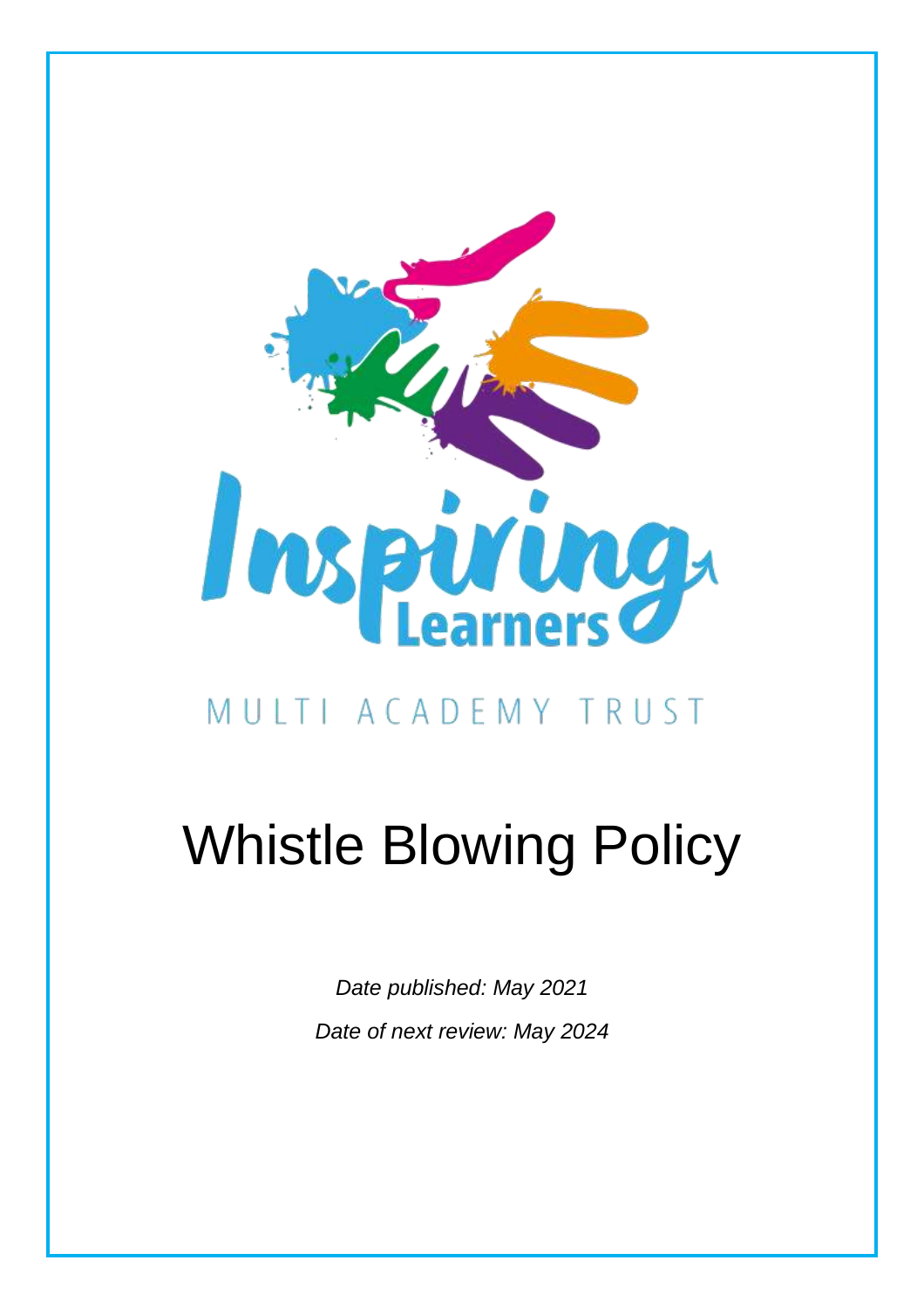# **1. Introduction**

Inspiring Learners Multi Academy Trust is committed to the highest possible service and ethical standards in public life and all of its practices. In line with that commitment we expect employees, and others that we deal with, who have serious concerns about any aspect of the school work to come forward and speak out about their concerns.

# **2. Scope**

Whistle Blowing Policy applies to Inspiring Learners Multi Academy Trust, and all of its member academies.

This policy is valid for 3 years from the date of approval.

## **3. Policy Statement**

3.1 Employees are often the first to realise that there may be something seriously wrong within the school. However, they may not want to speak up about concerns because they feel it would be disloyal to their colleagues or to the school. They may also believe they might be victimised or harassed. It may be easier to ignore the concern rather than report it especially if it is only a suspicion that something may be happening.

3.2 This policy document makes it clear that you can speak out without fear of victimisation, or any discrimination, or disadvantage. This Confidential Reporting policy is intended to encourage and enable employees to raise serious concerns within the school rather than overlooking a problem or 'blowing the whistle' outside.

3.3 It is important that employees raise issues of concern so that they can be investigated. The school expects employees to use this procedure and to feel confident that if they are genuinely concerned about a matter they raise, they will be dealt with fairly and sensitively.

3.4 Nothing in this policy however takes away the rights of an individual which are provided for in the Public Interest Disclosure Act 1998. The Act itself directs workers towards raising the matter internally in the first place and where there is an internal "whistle blowing" procedure such as this, to use it.

3.5 The Confidential Reporting Policy is intended to cover any major concerns you may have that fall outside the scope of existing internal procedures. These concerns include:

- A criminal offence has been committed, is being committed or is likely to be committed.
- Suspected fraud or corruption
- Breach of the School Code of Conduct for Employees/Members
- Showing undue favour over a contractual matter or to a job applicant
- Malpractice or ill treatment of a parent/child by a member of staff
- Repeated ill treatment of a parent/child despite a complaint at work
- Disregard for legislation, particularly in relation to health and safety at work
- The environment has been or is likely to be, damaged
- Serious breach of the Finance Procedure Rules or Contract Procedure Rules
- That information on any of the above has been, is being or is likely to be, concealed

(This list is not exhaustive)

3.6 If something is troubling you which you think we should know about or look into, please use this policy. If, however you are aggrieved about your personal position, please use the Grievance Policy which you can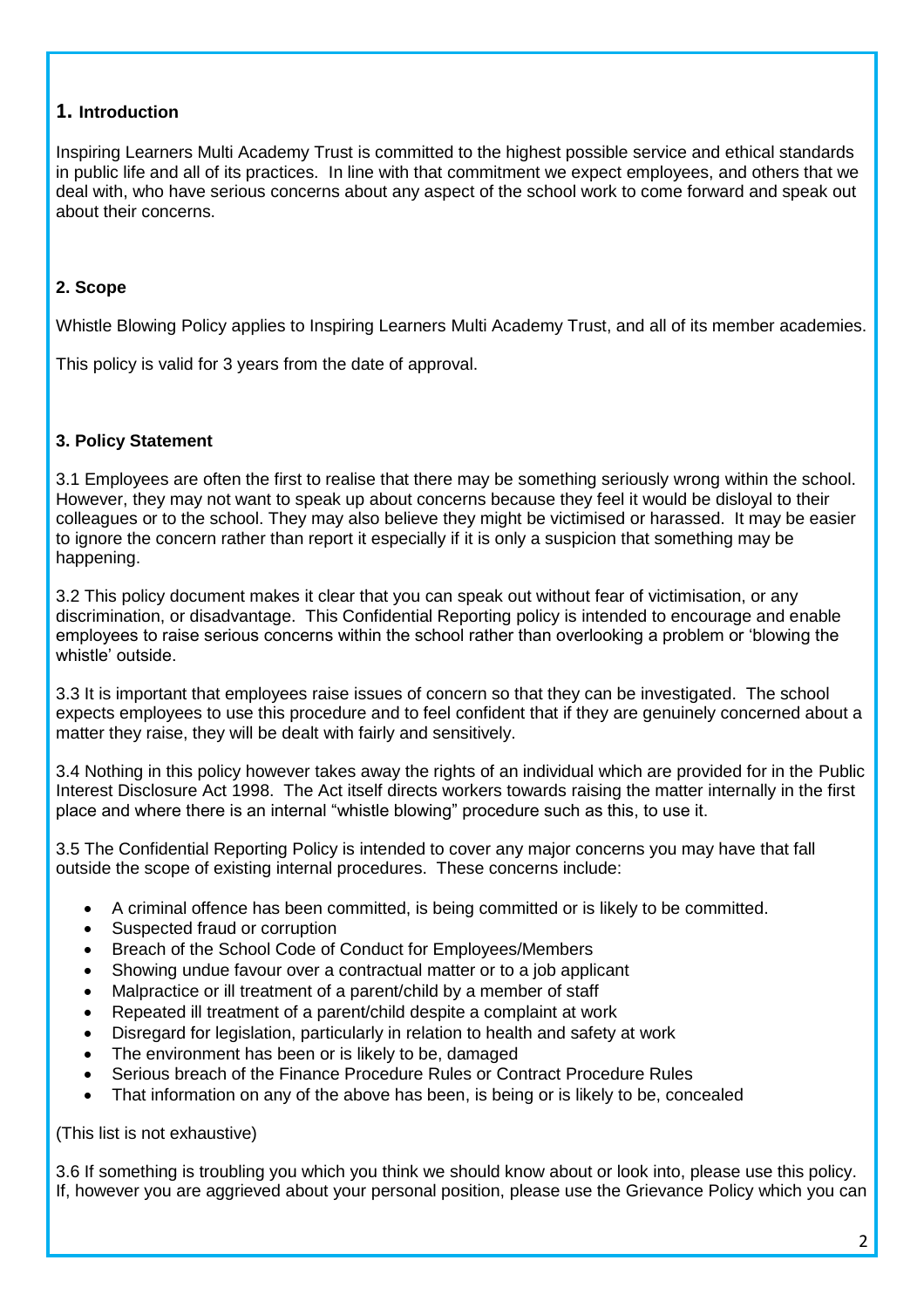get from your manager or trade union representative. This Policy is primarily for concerns where the interests of others or of the organisation itself are at risk.

3.7 Inspiring Learners Multi Academy Trust recognises employees may wish to seek advice and be represented by their Trade Union officers when using the provisions of this policy, and acknowledges and endorses the role Trade Union officers play in this area.

3.8 The policy applies to all employees as well as those contractors working for the school on school premises, for example, agency staff, builders, drivers, independent consultants, trainees, and volunteers. It also covers suppliers and those providing services under a contract with the school in their own premises.

3.9 This policy aims to:

- Encourage you to feel confident about raising serious concerns and to question and act upon concerns about practice
- Provide avenues for you to raise those concerns and receive feedback on any action taken
- Ensure that you receive a response to your concerns and that you are aware of how to follow them up if you are not satisfied
- Reassure you that you will be protected from possible reprisals or victimisation if you have a reasonable belief that you have made any disclosure in good faith.

## **4. Our Assurances to You**

4.1 Our Safety

4.11 The Trust is committed to good practice and high standards and wants to be supportive of its employees. The Trust recognises that deciding whether or not to report a concern can be very difficult. If you raise a genuine concern under this policy you will not be at risk of losing your job or suffer any form or retribution as a result.

4.1.2 Provided you have acted in good faith it does not matter if you are mistaken. This assurance is not extended to anyone who maliciously raises a matter that they know to be false.

4.1.3 Furthermore you have protection under the law (Public Interest Disclosure Act 1998) and in certain circumstances can take a complaint to an Employment Tribunal if you are treated unfairly at work as a result of a serious disclosure made in good faith.

#### 4.2 Your Confidence

4.2.1 The Trust will not tolerate any harassment or victimisation (including informal pressures of anyone raising a genuine concern. If you want to raise a concern in confidence under this policy and ask for your identity to be protected, it will not be disclosed without your consent.

4.2.2 If the situation arises where we are not able to resolve the concern without revealing your identity (for instance because your evidence is needed at t disciplinary hearing or if the police need to be called in), we will discuss with you whether and how we can proceed.

# **5. Anonymous Allegations**

5.1 If you do not tell us who you are it will be much more difficult for us to look into the matter. This policy encourages you to put your name to your allegation whenever possible. Concerns expressed anonymously are much less powerful but will be considered at the discretion of the school.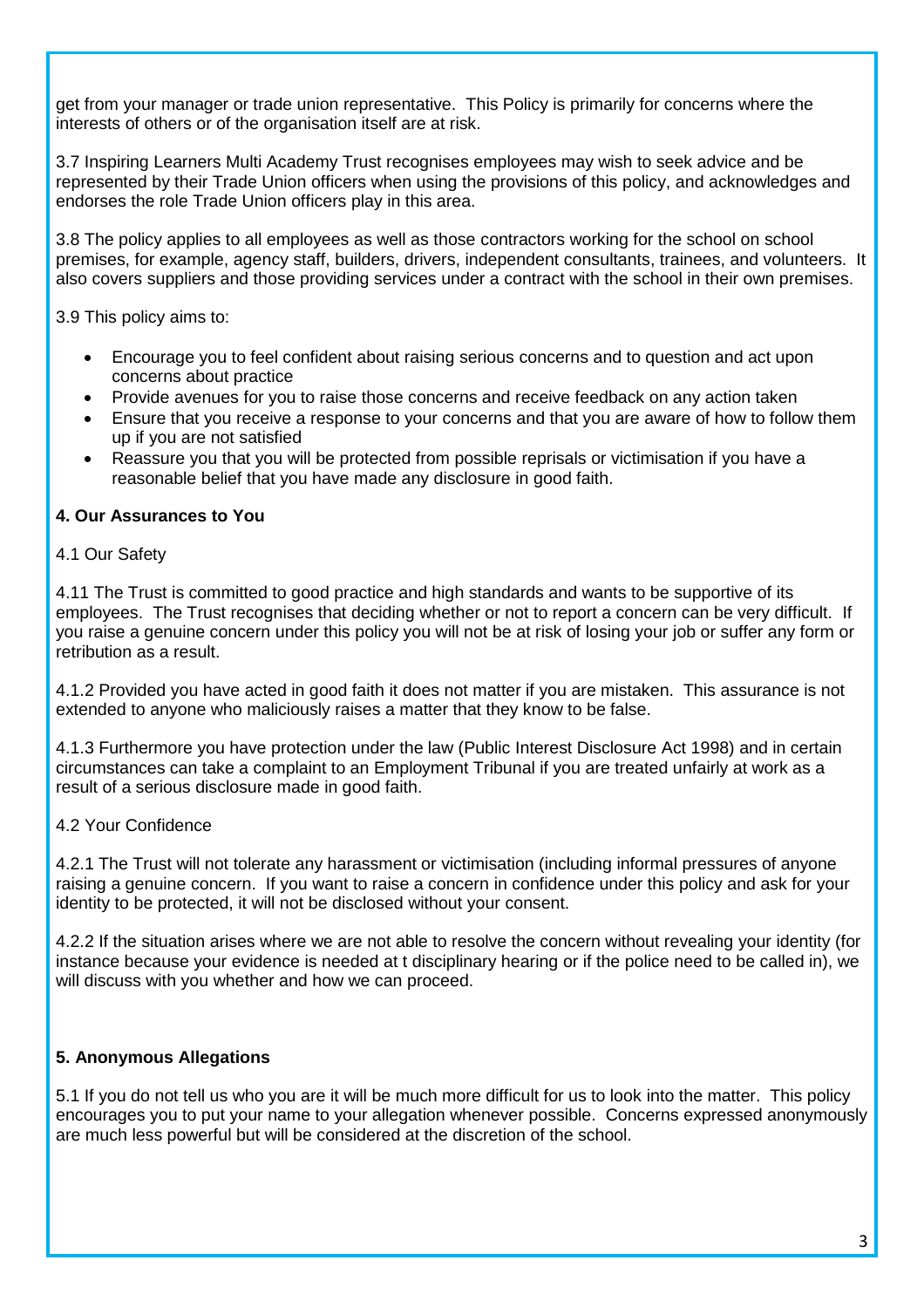5.2 In exercising this discretion the factors to be taken into account would include:

- The seriousness of the issues raised
- The credibility of the concern and
- The likelihood of confirming the allegation from attributable sources.

# **6. Unproven/Untrue Allegations**

If you make an allegation in good faith, which cannot be confirmed by the investigation, no action will be taken against you. It will be the responsibility of the Monitoring Officer to ensure there are no reprisals against you. If, however, you make an allegation frivolously, maliciously or for personal gain, disciplinary rules and procedures will be used.

#### **7. How to Raise a Concern**

#### 7.1 Step 1

If you have a concern about malpractice, please raise it with the Head of School. This may be done either verbally or in writing. Please say if you want to raise the matter in confidence so that they can make appropriate arrangements.

#### Step 2

If you feel unable to raise the matter with the Head of School then please raise the matter with the Executive Headteacher, the Chair of the Local Governing Body or Chair of Trustees. Please say if you want to raise the matter in confidence so that they can make appropriate arrangements.

#### Step 3

If these channels have been followed and you still have concerns, or if you feel that you cannot discuss it with any of the above, please use one of the following alternatives:

- Contact one of the Chair of the Trustees
- If you are unsure whether or how to raise a concern or you want confidential advice, you can contact the independent charity. Public Concern at Work on 020 7404 6609. Their lawyers can give you free confidential advice on how to raise a concern about serious malpractice at work.

7.2 Although you are not expected to prove beyond doubt the truth of an allegation, you will need to demonstrate to the person contacted that there are reasonable grounds for your concern.

7.3 You may wish to consider discussing your concern with a work colleague first and you may find it easier to raise the matter if there are two (or more) of you who have had the same experience or concerns.

7.4 You may invite a Trade Union representative or work colleague to be present during any meetings or interviews in connection with the concerns you have raised.

7.5 The earlier you express the concern the easier it is to take action.

7.6 Where concerns are raised, whether in writing or otherwise, an initial interview, which will be confidential, will be arranged to ascertain the area of concern. At this stage you will be asked if you wish your identity to be disclosed. You will be reassured about protection from possible reprisals or victimisation. You will also be asked whether or not you wish to make a formal statement. In either case, a brief summary of the interview ill be written, which will be agreed by both parties.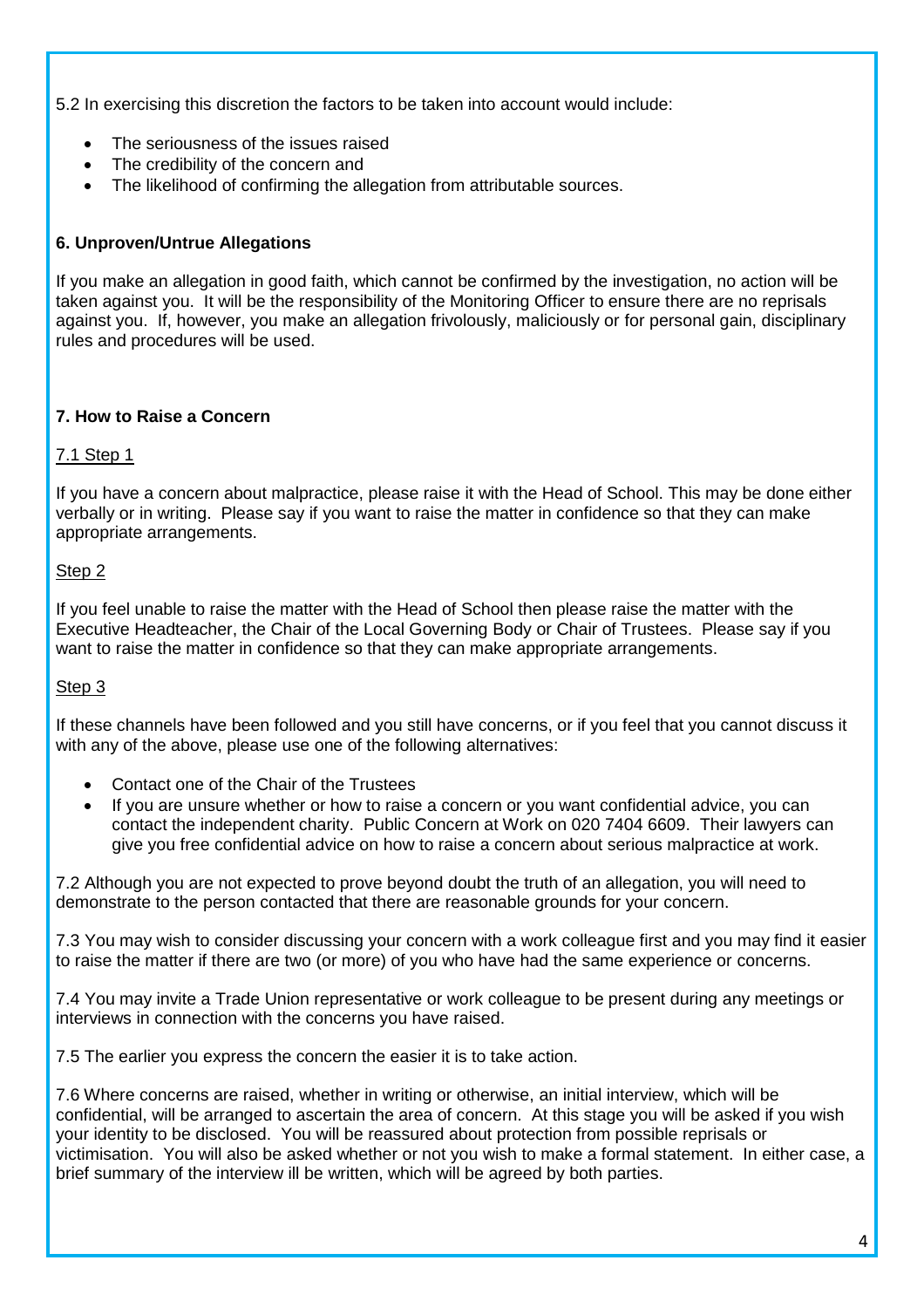## **8. How the School/Trust will respond**

8.1 The Head of School, Executive Headteacher or Governor will formally respond to your concerns in all cases.

8.2 Some concerns may be resolved by agreed action without the need for investigation. If urgent action is required this will be taken before any investigation is conducted.

8.3 Where appropriate, the matters raised may:

- Be investigated by management, internal audit, or through the disciplinary process
- Be referred to the police
- Be referred to the external auditor
- Form the subject of an independent inquiry

8.4 In order to protect individuals and those accused of misdeeds or possible malpractice, initial enquiries will be made to decide whether an investigation is appropriate and, if so, what form it should take. The overriding principle, which the school will have in mind, is the public interest.

8.5 Concerns or allegations, which fall within the scope of specific procedures (for example, child protection or discrimination issues), should be referred for consideration under those procedures.

8.6 Within ten working days of a concern being raised, the Head of School / Executive Headteacher / Governor, will write to you:

- Acknowledging that the concern has been received
- Indicating how the matter will be dealt with
- Giving an estimate of how long it will take to give you a final response
- Telling you whether any initial enquiries have been made and
- Telling you whether further investigations will take place and if not, why not.
- 8.7 The amount of contact between the officers considering the issues and yourself will depend on the nature of the matter raised, the potential difficulties involved and how clear the information provided is, if necessary, the Head of School / Executive Headteacher / Governor will ask for further information from you.

8.8 Where any meeting is arranged (this can be off-site if you wish) you can be accompanied by a union representative or a colleague.

8.9 The Head of School / Executive Headteacher / Governor will take steps to help you as much as possible to minimise any difficulties which you may experience as a result of raising a concern. For example, if you are required to give evidence in criminal or disciplinary proceedings they will arrange for you to receive advice about the procedure.

8.10 The Trust accepts that you need to know that the matter has been properly addressed. Therefore, subject to legal constraints, you will be informed about the investigation and its outcome.

#### **9. How the matter can taken further**

9.1 This policy is intended to provide you with an avenue within the school to raise concerns. The school hopes you will be satisfied with any action taken. If you are not, and if you feel it is right to take the matter outside the school, the following are possible contact points where you will be able to obtain advice about the protection given under the Public Interest Disclosure Act 1998: